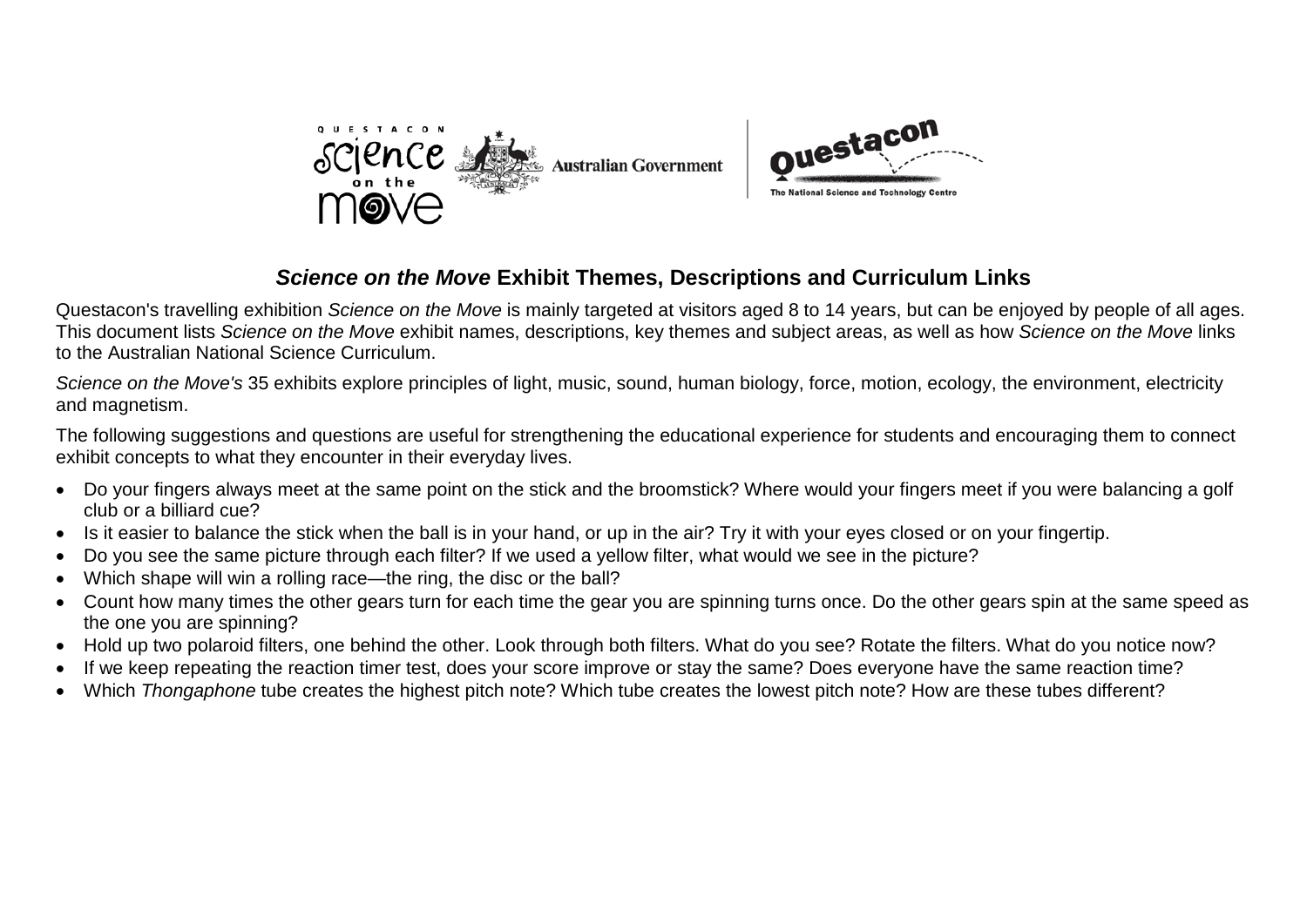| Science on the<br><b>Move Exhibit</b><br><b>Name</b> | <b>Exhibit Description</b>                                                                                                                                                                                                   | <b>Key Themes</b>                                                                        | <b>Subject Areas</b>                                                                                                     |
|------------------------------------------------------|------------------------------------------------------------------------------------------------------------------------------------------------------------------------------------------------------------------------------|------------------------------------------------------------------------------------------|--------------------------------------------------------------------------------------------------------------------------|
| <b>Balancing Broom</b>                               | Determine the balance point of different shaped rods and<br>everyday items like a broom. The balance point of an<br>object depends on how its mass is distributed around a<br>certain point.                                 | physics, balance,<br>centre of mass,<br>balance point, centre<br>of gravity              | Physics – forces & motion<br>(inertia, gravity, push, pull,<br>acceleration)                                             |
| <b>Balancing Nails</b>                               | Try to balance six loose sticks in mid-air on top of a<br>seventh, upright stick. Balance points and a low centre of<br>mass allow odd-shaped structures to balance, including<br>house roofs built without nails.           | physics, balance,<br>centre of mass,<br>balance point, centre<br>of gravity              | Physics - forces & motion<br>(inertia, gravity, push, pull,<br>acceleration)<br>Mathematics - puzzles & number<br>tricks |
| <b>Ball on a Stick</b>                               | Balance the stick-and-ball, with the ball-end either in the<br>palm of your hand, or in mid-air. Rotational inertia and<br>hand-eye coordination make it easier to hold a stick-and-<br>ball a certain way.                  | physics, balance,<br>rotational inertia                                                  | Physics - forces & motion<br>(inertia, gravity, push, pull,<br>acceleration)                                             |
| <b>Chaotic Pendulum</b>                              | A pendulum is set swinging in motion, but its movement is<br>anything but regular and predictable Magnets change the<br>motion of a swinging pendulum, creating chaotic motion.                                              | physics, magnetism,<br>pendulum, chaos,<br>patterns                                      | Physics – electricity & magnetism<br>Physics - forces & motion<br>(inertia, gravity, push, pull,<br>acceleration)        |
| <b>Coloured Filters</b>                              | View a picture through red, green or blue filters. Depending<br>on the filter colour, different parts of a coloured picture can<br>be seen due to absorption and transmission of colours and<br>the composition of light.    | physics, optics, colour,<br>light, absorb, reflect                                       | Physics – optics (visible light)                                                                                         |
| <b>Downhill Race</b>                                 | Conduct a race down a slope between a flat disc, a thick<br>ring and a ball. These shapes are all the same mass, but<br>differences in the distribution of their mass causes one of<br>the shapes to win the race each time. | physics, rotational<br>inertia, gravity, race,<br>rolling, speed                         | Physics – forces & motion<br>(inertia, gravity, push, pull,<br>acceleration)                                             |
| Food Chain Puzzle                                    | Complete the puzzle to model how food chains are<br>structured. Simple food chains have more organisms at the<br>bottom of the food chain, compared to the top of the food<br>chain.                                         | biology, ecology, food<br>chain, animals,<br>predator, omnivore,<br>herbivore, carnivore | Biology - ecology (plant & animal<br>populations, food webs)                                                             |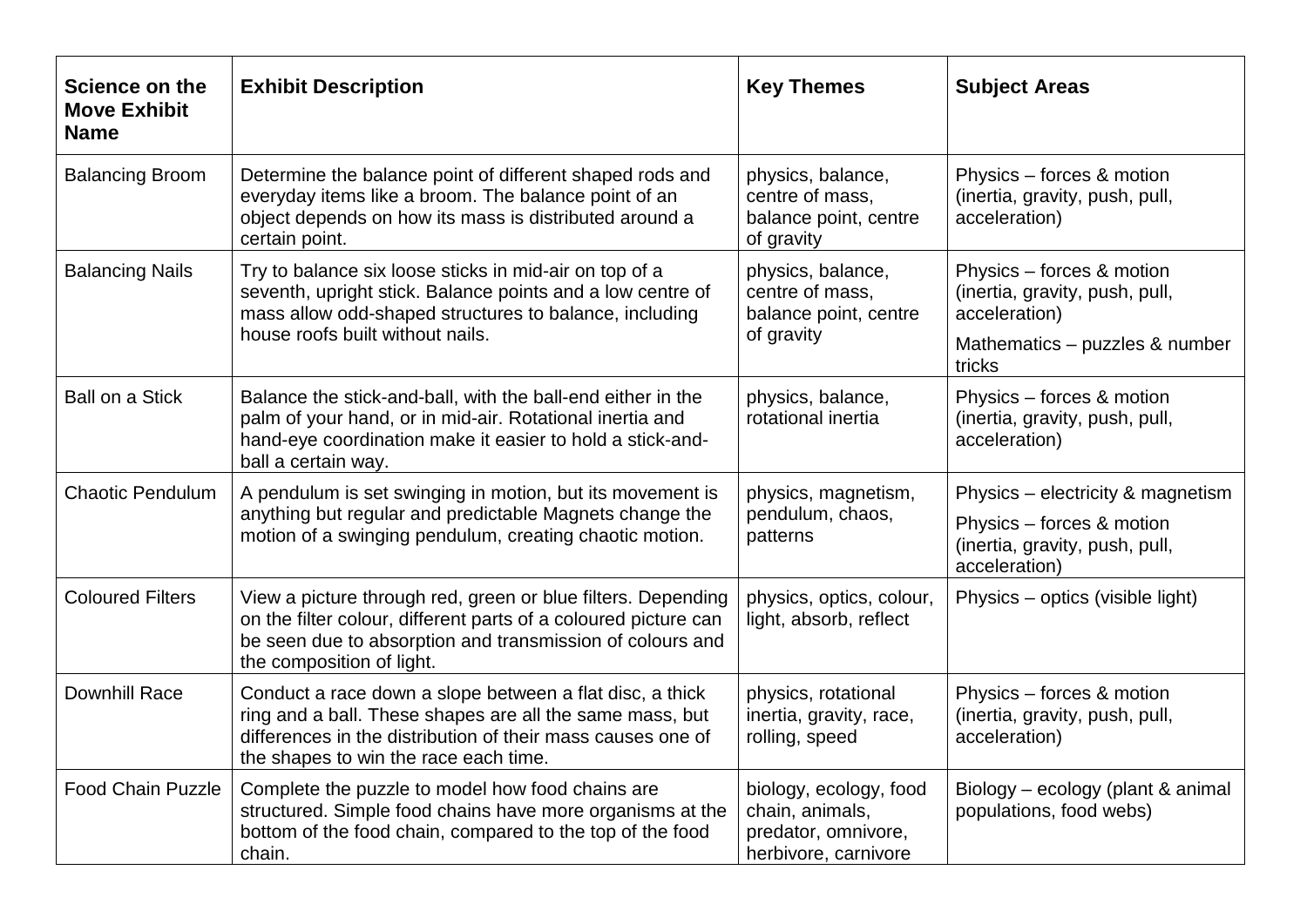| Science on the<br><b>Move Exhibit</b><br><b>Name</b> | <b>Exhibit Description</b>                                                                                                                                                                                                                             | <b>Key Themes</b>                                                    | <b>Subject Areas</b>                                                                       |
|------------------------------------------------------|--------------------------------------------------------------------------------------------------------------------------------------------------------------------------------------------------------------------------------------------------------|----------------------------------------------------------------------|--------------------------------------------------------------------------------------------|
| <b>Gear Table</b>                                    | Place gears of different size and with different numbers of<br>teeth in a row and turn one wheel to watch how the gears<br>turn. Gears transfer force and motion and are important<br>devices in machines such as cars, tractors and bicycles.         | physics, mechanics,<br>gears, force, effort,<br>speed                | Technology<br>Physics - forces & motion<br>(inertia, gravity, push, pull,<br>acceleration) |
| <b>Get Unknotted</b>                                 | Biologists use knot theory to understand how DNA<br>duplicates itself, while being so tangled and knotted. A<br>spatial puzzle where a looped rope must be threaded over<br>and around two metal pieces.                                               | mathematics, topology,<br>problem solving, visuo-<br>spatial, puzzle | Mathematics - puzzles & number<br>tricks<br>Mathematics - geometry &<br>topology           |
| <b>Hand Battery</b>                                  | Place your hands on different metal plates to complete an<br>electrical circuit and generate an electric field, as indicated<br>on a meter. Also observe the different conductive<br>properties of aluminium and copper.                               | physics, electricity,<br>battery, circuit,                           | Physics - electricity & magnetism                                                          |
| <b>Handcuffs</b>                                     | Two people are connected by two interlocking sets of<br>handcuffs. The challenge is to separate the link without<br>taking the handcuffs off their wrist in this fun demonstration<br>of the mathematics of topology.                                  | mathematics, topology,<br>problem solving, visuo-<br>spatial, puzzle | Mathematics - puzzles & number<br>tricks<br>Mathematics – geometry &<br>topology           |
| Loop the Loop                                        | In this spatial puzzle, a looped rope must be threaded over<br>and around two metal pieces. Studying knots is a branch of<br>mathematics which has many medical and industrial<br>applications.                                                        | mathematics, topology,<br>problem solving, visuo-<br>spatial, puzzle | Mathematics - puzzles & number<br>tricks<br>Mathematics – geometry &<br>topology           |
| <b>Musical Bottles</b>                               | Vibrations in different volumes of air create the pitch of<br>musical notes in musical instruments. A row of bottles filled<br>with different volumes of water and air can be tapped to<br>produce different pitched sounds.                           | physics, acoustics,<br>music,                                        | Physics – acoustics (sound)                                                                |
| <b>Ocean Diver</b>                                   | Squeeze and release the water bottle containing a 'diver'<br>and cause the diver to sink or float. Objects float or sink in<br>water due to density and buoyancy. This relates to the way<br>fish, whales and submarines control their depth in water. | physics, density,<br>buoyancy, sink, float                           | Physics - air pressure & fluid<br>mechanics (hydraulics &<br>aerodynamics)                 |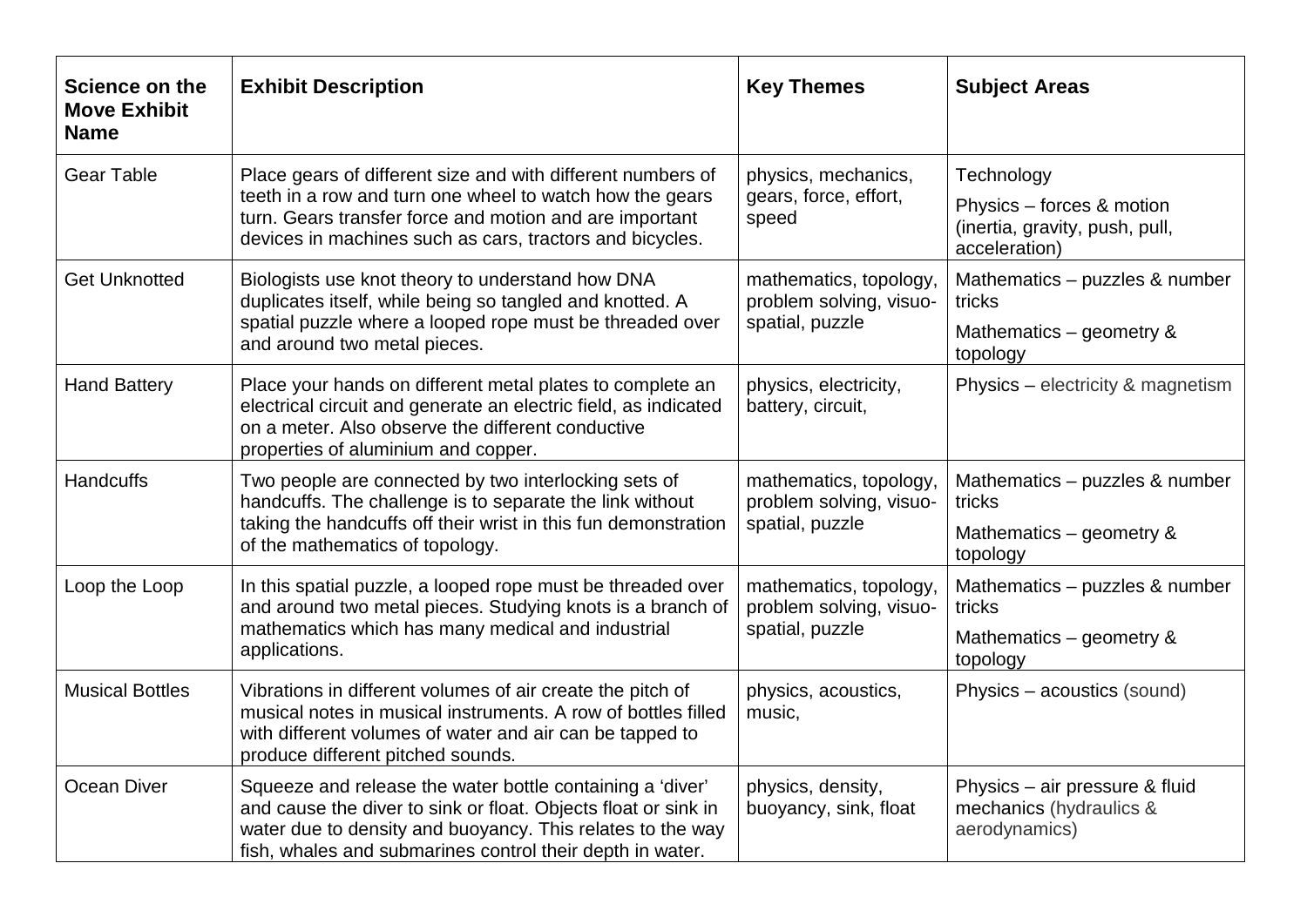| Science on the<br><b>Move Exhibit</b><br><b>Name</b> | <b>Exhibit Description</b>                                                                                                                                                                                                                                                                                                                        | <b>Key Themes</b>                                                                                     | <b>Subject Areas</b>                                                                |
|------------------------------------------------------|---------------------------------------------------------------------------------------------------------------------------------------------------------------------------------------------------------------------------------------------------------------------------------------------------------------------------------------------------|-------------------------------------------------------------------------------------------------------|-------------------------------------------------------------------------------------|
| <b>Packing Parcels</b>                               | Nine regular, but different sized boxes can all fit perfectly<br>into one big box, but they must be packed carefully to do<br>so. This puzzle demonstrates the efficient use of space<br>and packing and also relates to the shape of solid matter.                                                                                               | mathematics, problem<br>solving, visuo-spatial,<br>puzzle, space,<br>packing, arrangement,<br>spheres | Mathematics - puzzles & number<br>tricks<br>Mathematics – geometry $\&$<br>topology |
| Pig Pen                                              | Make four separate pig pens with one pig in each pen then<br>use the same fence pieces to house three pigs in one pen<br>and one pig in another pen. This spatial puzzle utilises<br>mathematics and counting.                                                                                                                                    | mathematics, problem<br>solving, visuo-spatial,<br>puzzle, space,<br>arrangement                      | Mathematics – puzzles & number<br>tricks                                            |
| Thongaphone                                          | Hit pipes of varying lengths with a rubber 'thong' and play a<br>tune. Changes in sound pitch can be created by air<br>vibrating in different lengths of pipe.                                                                                                                                                                                    | physics, acoustics,<br>sound, vibrations                                                              | Physics – acoustics (sound)                                                         |
| Tornado                                              | Two soft drink bottles filled with water are connected by a<br>plastic tube. The challenge is to transfer water from one<br>bottle to another in the most efficient way. A vortex<br>(miniature tornado) is the most efficient method to transfer<br>water between bottles.                                                                       | physics, fluid, vortex,<br>tornado                                                                    | Physics - air pressure & fluid<br>mechanics (hydraulics &<br>aerodynamics)          |
| Weight on<br><b>Different Planets</b>                | Lift apparently identical blocks to gauge how light or heavy<br>each block feels. This represents how heavy the blocks<br>would feel on other planets in the solar system, due to<br>gravitational force. The difference between mass and<br>weight (a force) and how weight can change depending on<br>gravitational force on different planets. | physics, mass, weight,<br>force, Newtons,<br>gravity, planets,<br>physiology, muscles                 | Physics – forces & motion<br>(inertia, gravity, push, pull,<br>acceleration)        |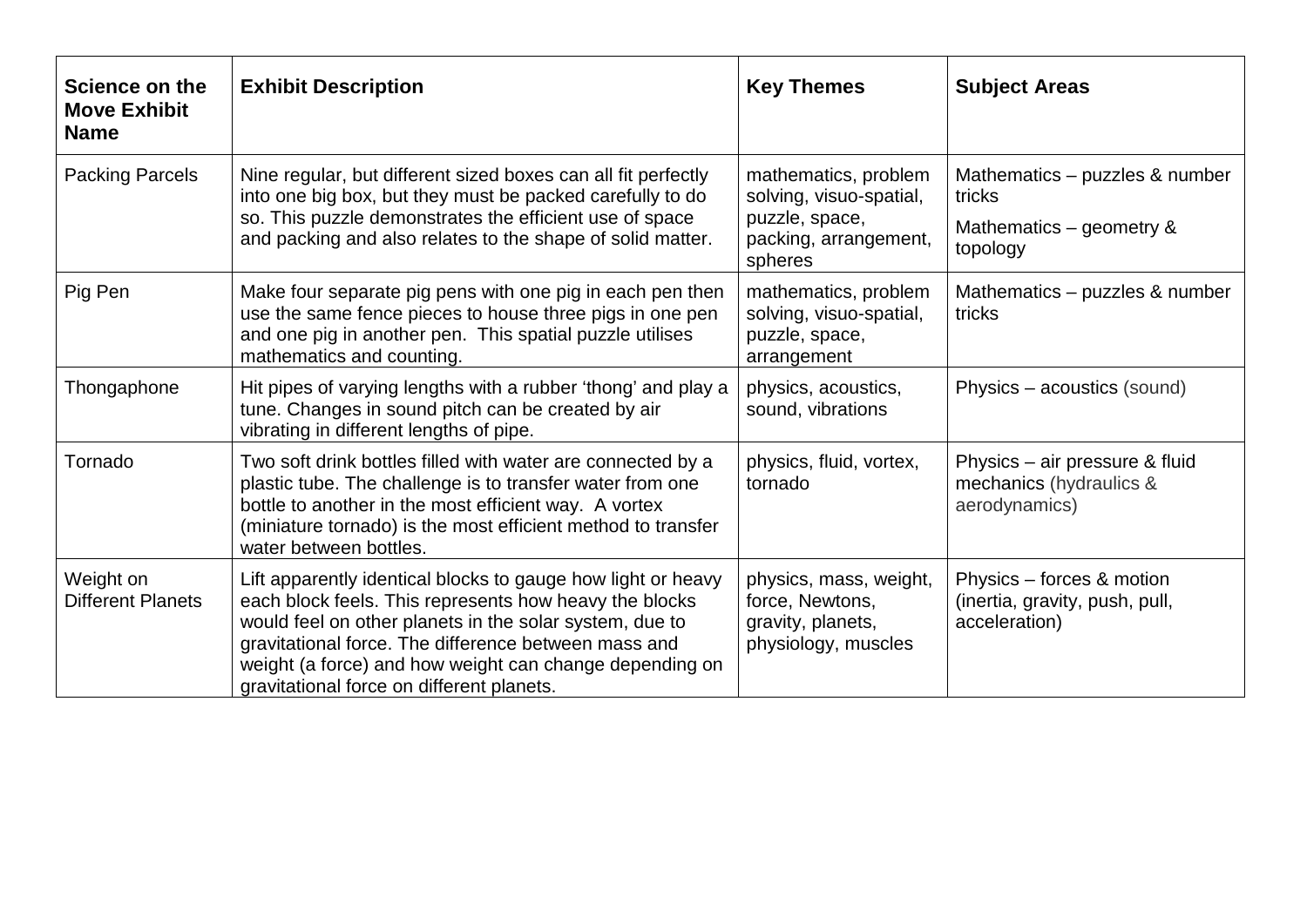# **Frame 1 - Sound**

| Science on<br>the Move<br><b>Exhibit</b><br><b>Name</b> | <b>Exhibit Description</b>                                                                                                                                                                                                                            | <b>Key Themes</b>                                                                 | <b>Subject Areas</b>        |
|---------------------------------------------------------|-------------------------------------------------------------------------------------------------------------------------------------------------------------------------------------------------------------------------------------------------------|-----------------------------------------------------------------------------------|-----------------------------|
| Catching<br>Sounds                                      | Hold different sized funnels up to the ear and listen for<br>the difference in loudness of room noises. A funnel<br>collects sound waves and concentrates them into the<br>ear, so noise seem to grow louder.                                         | physics, acoustics,<br>hearing, sound,<br>vibrations, waves, deaf,<br>listen      | Physics – acoustics (sound) |
| Separating<br><b>Sounds</b>                             | Hold different lengths of tubing to the ear and hear<br>different sounds through each tube (similar to listening<br>to the 'sea' in a sea shell). Different lengths of tubing<br>separate some of the different sounds.                               | physics, acoustics,<br>hearing, sound,<br>vibrations, listen, pitch,<br>frequency | Physics – acoustics (sound) |
| <b>Stereo Sounds</b>                                    | Specially designed headphones are used to channel<br>sound separately to each ear, while a second person<br>taps somewhere on the headphones. Vibrations travel<br>through air and solids and can be heard and located by<br>the human ear and brain. | physics, acoustics,<br>frequency, vibrations,<br>physiology, hearing              | Physics – acoustics (sound) |
| String<br><b>Telephones</b>                             | Two cans connected by string can be used as a low-<br>tech telephone to pass messages between two people.<br>Sound travels better in solids that in air, so the string<br>telephone allows sound to travel further than in air.                       | physics, acoustics,<br>sound, vibrations                                          | Physics – acoustics (sound) |

# **Frames 2 and 3 - Light**

| Science on<br>the Move<br><b>Exhibit Name</b> | <b>Exhibit Description</b>                                                                                                                                                                                   | <b>Key Themes</b>                             | <b>Subject Areas</b>             |
|-----------------------------------------------|--------------------------------------------------------------------------------------------------------------------------------------------------------------------------------------------------------------|-----------------------------------------------|----------------------------------|
| Corner<br>Reflectors                          | When looking into a corner reflector mirror, you can<br>always see your reflection in the centre of the three<br>mirrors. Corner reflectors (found in road reflectors),<br>reflect light back to its source. | physics, optics, light,<br>reflection, mirror | Physics – optics (visible light) |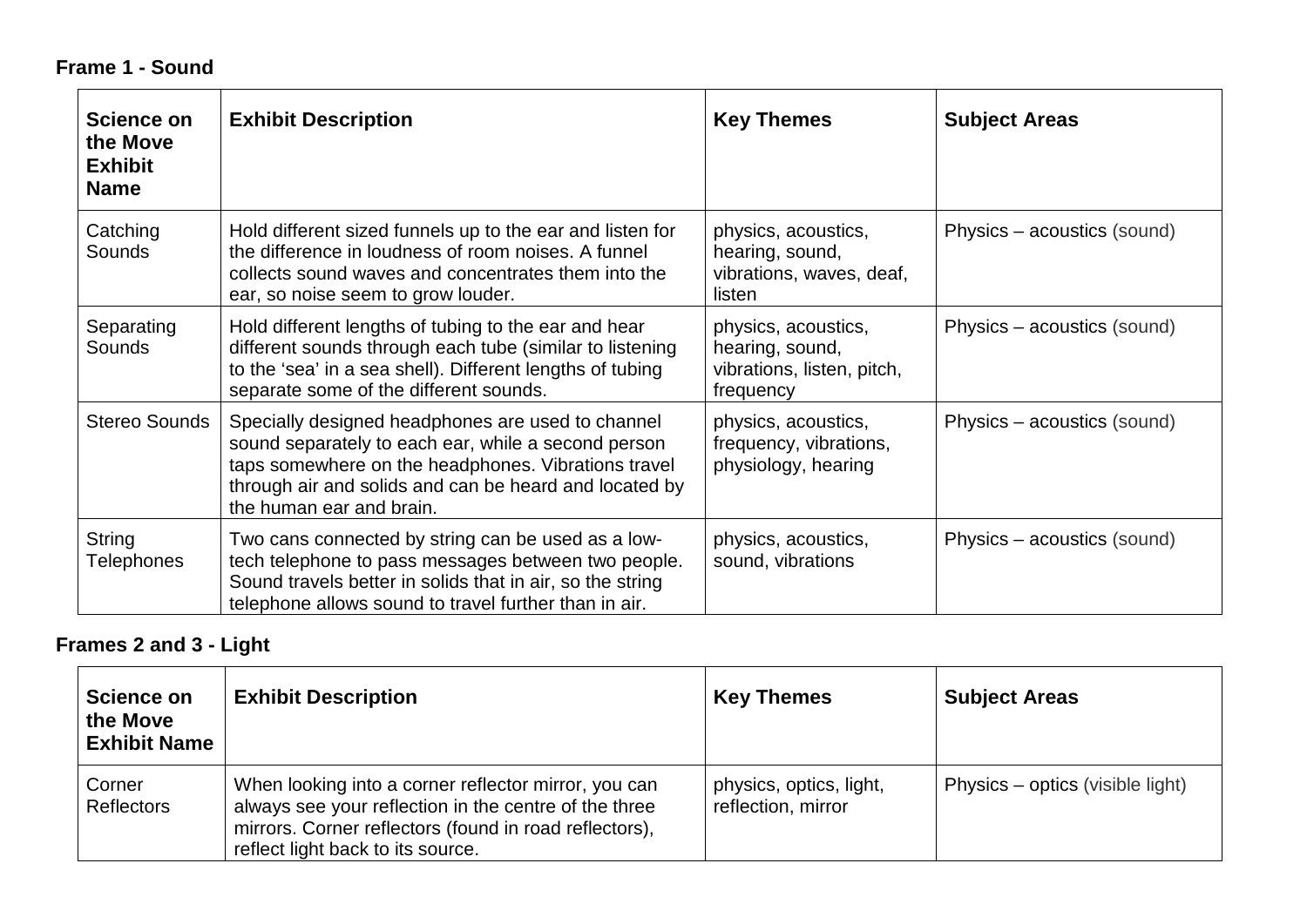| <b>Science on</b><br>the Move<br><b>Exhibit Name</b> | <b>Exhibit Description</b>                                                                                                                                                                                                                        | <b>Key Themes</b>                                                        | <b>Subject Areas</b>             |
|------------------------------------------------------|---------------------------------------------------------------------------------------------------------------------------------------------------------------------------------------------------------------------------------------------------|--------------------------------------------------------------------------|----------------------------------|
| Moiré Patterns                                       | Look through sets of circular lines printed on clear<br>plastic and see a new and unexpected range of Moiré<br>patterns. Moiré patterns are formed when two patterns<br>partly overlap, causing new patterns to emerge.                           | physics, optics, light,<br>refraction, illusion, vision,<br>interference | Physics – optics (visible light) |
| <b>Polarised Light</b>                               | Rotate one Polaroid filter in front of another to filter light<br>at different angles and create the effect of Polaroid<br>sunglasses. Light has a wave form and polarising filters<br>can be used to block or pass light at different angles.    | physics, optics, light,<br>polaroid, polarise, vision                    | Physics – optics (visible light) |
| Seeing Around<br>Corners                             | Look into special periscopes and see the top of your<br>own head, or perhaps into your own ear! The way<br>mirrors reflect light can be useful in optical instruments<br>such as periscopes.                                                      | physics, optics, light,<br>reflection, mirror                            | Physics – optics (visible light) |
| Kaleidoscope                                         | Look down a Kaleidoscope tube to see a range of<br>patterns and colours. Different sized and angled mirrors<br>in a tube reflect light to produce a variety of images and<br>patterns.                                                            | physics, optics, light,<br>reflection, mirror,<br>kaleidoscope           | Physics – optics (visible light) |
| Lighthouse<br>Lens                                   | Look through a Fresnel lens, which is used in<br>lighthouses, traffic lights and brake lights. Lenses are<br>curved transparent objects which bend or refract light to<br>make things look larger or smaller.                                     | physics, optics, light,<br>refraction, Fresnel, lens,                    | Physics – optics (visible light) |
| Seeing to                                            | Look into a hole to see multiple reflections between two                                                                                                                                                                                          | physics, optics, light,<br>reflection, mirror<br>behaviour               | Physics – optics (visible light) |
| Infinity                                             | facing mirrors and notice how the reflections gradually<br>become duller                                                                                                                                                                          |                                                                          | Biology – human psychology &     |
| <b>Stereo Vision</b>                                 | Look into the peep hole, which contains two copies of<br>an image from slightly different angles. The human<br>brain combines these images to "see" a three<br>dimensional image. Stereovision in humans allows us to<br>see in three dimensions. | psychology, vision,<br>stereovision, 3D, stereo                          | Physics – optics (visible light) |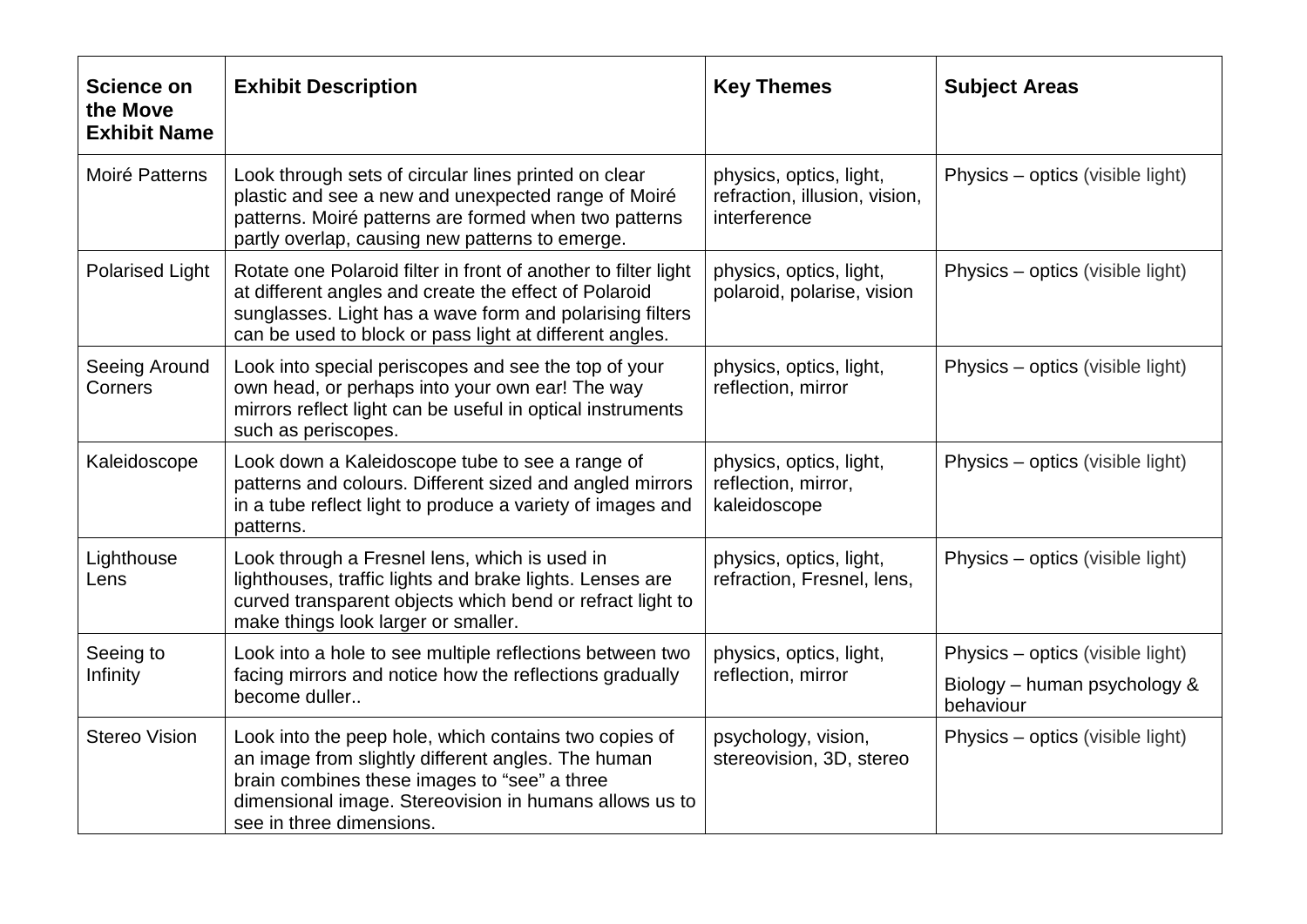### **Frame 4 – Human Biology**

| Science on<br>the Move<br><b>Exhibit Name</b> | <b>Exhibit Description</b>                                                                                                                                                                                                                                                                                             | <b>Key Themes</b>                                                    | <b>Subject Areas</b>                      |
|-----------------------------------------------|------------------------------------------------------------------------------------------------------------------------------------------------------------------------------------------------------------------------------------------------------------------------------------------------------------------------|----------------------------------------------------------------------|-------------------------------------------|
| Coloured<br>Words                             | Read out the words ('colour word'), then the ink colour<br>used to print each word. The human brain receives and<br>processes information differently, which can create<br>confusion!                                                                                                                                  | psychology, perception,<br>language                                  | Biology – human psychology &<br>behaviour |
| <b>Fitness Test</b>                           | Complete the fitness step test in a certain time to<br>measure your pulse rate and work out your aerobic<br>fitness.                                                                                                                                                                                                   | biology, physiology,<br>fitness, human, heart,<br>exercise           |                                           |
| <b>Illusions</b>                              | Various visual illusions are printed on a banner along<br>with things to notice about the illusion. The way the<br>brain interprets optical illusions can give scientists<br>insight into how the brain works.                                                                                                         | psychology, perception,<br>vision, illusion                          | Biology – human psychology &<br>behaviour |
| <b>Reaction Timer</b>                         | One person holds a reaction timer stick and drops it<br>without warning, while a second person catches the<br>stick and notes their reaction time printed on the side of<br>the stick. Reaction time is how long it takes the brain to<br>receive and process visual signals before co-ordinating<br>muscle movements. | biology, physiology,<br>fitness, human, reaction,<br>nerves, nervous | Biology – human psychology &<br>behaviour |

# **Australian Curriculum Links**

*Science on the Move* exhibits link to the Australian National Science Curriculum (particularly Science Inquiry Skills across all school years). Core links indicate content that is directly covered within the exhibition, while optional links indicate content that is dependent on how people use and facilitate various exhibits.

#### **Foundation core link**

Chemical sciences (ACSSU003) Objects are made of materials that have observable properties

#### **Year 1 core links**

Chemical sciences (ACSSU018) Everyday materials can be physically changed in a variety of ways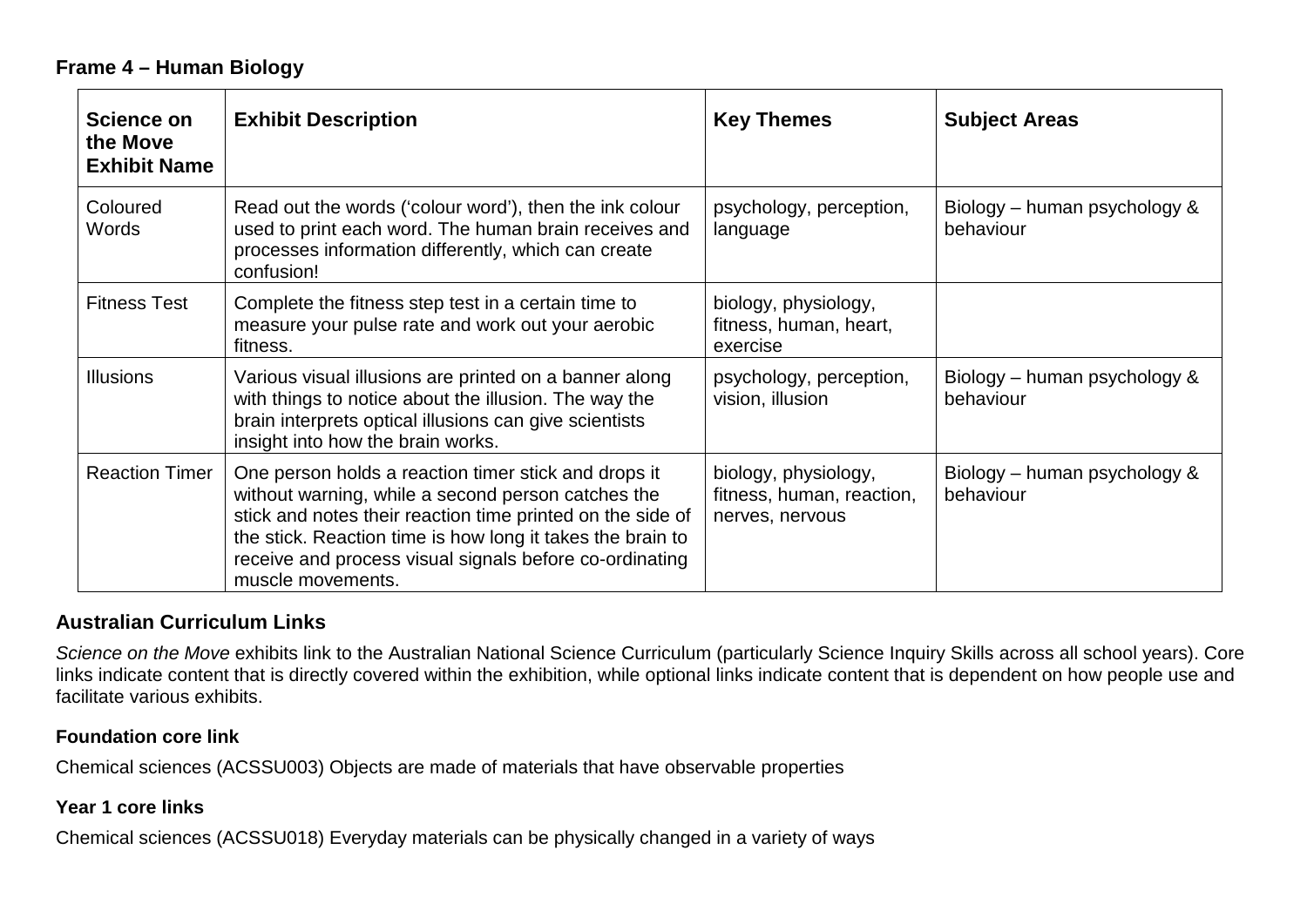Physical sciences (ACSSU020) Light and sound are produced by a range of sources and can be sensed

#### **Year 1 optional link**

Evaluating (ACSIS213) Compare observations with those of others

## **Year 2 core link**

Physical sciences (ACSSU033) A push or pull affects how an object moves or changes shape

#### **Year 2 optional links**

Nature and development of science (ACSHE034) Science involves asking questions about, and describing changes in, objects and events Use and influence of science (ACSHE035) People use science in their daily lives, including when caring for their environment and living things

## **Year 3 optional link**

Nature and development of science (ACSHE050) Science involves making predictions and describing patterns and relationships

## **Year 4 core links**

Biological sciences (ACSSU073) Living things, including plants and animals, depend on each other and the environment to survive Chemical sciences (ACSSU074) Natural and processed materials have a range of physical properties; These properties can influence their use Physical sciences (ACSSU076) Forces can be exerted by one object on another through direct contact or from a distance Nature and development of science (ACSHE061) Science involves making predictions and describing patterns and relationships

## **Year 4 optional link**

Measurement and Geometry (ACMMG142) Investigate combinations of translations, reflections and rotations, with and without the use of digital technologies

#### **Year 5 core links**

Chemical sciences (ACSSU077) Solids, liquids and gases have different observable properties and behave in different ways Physical science (ACSSU080) Light from a source forms shadows and can be absorbed, reflected and refracted

## **Year 7 core links**

Biological sciences (ACSSU112) Interactions between organisms can be described in terms of food chains and food webs; human activity can affect these interactions